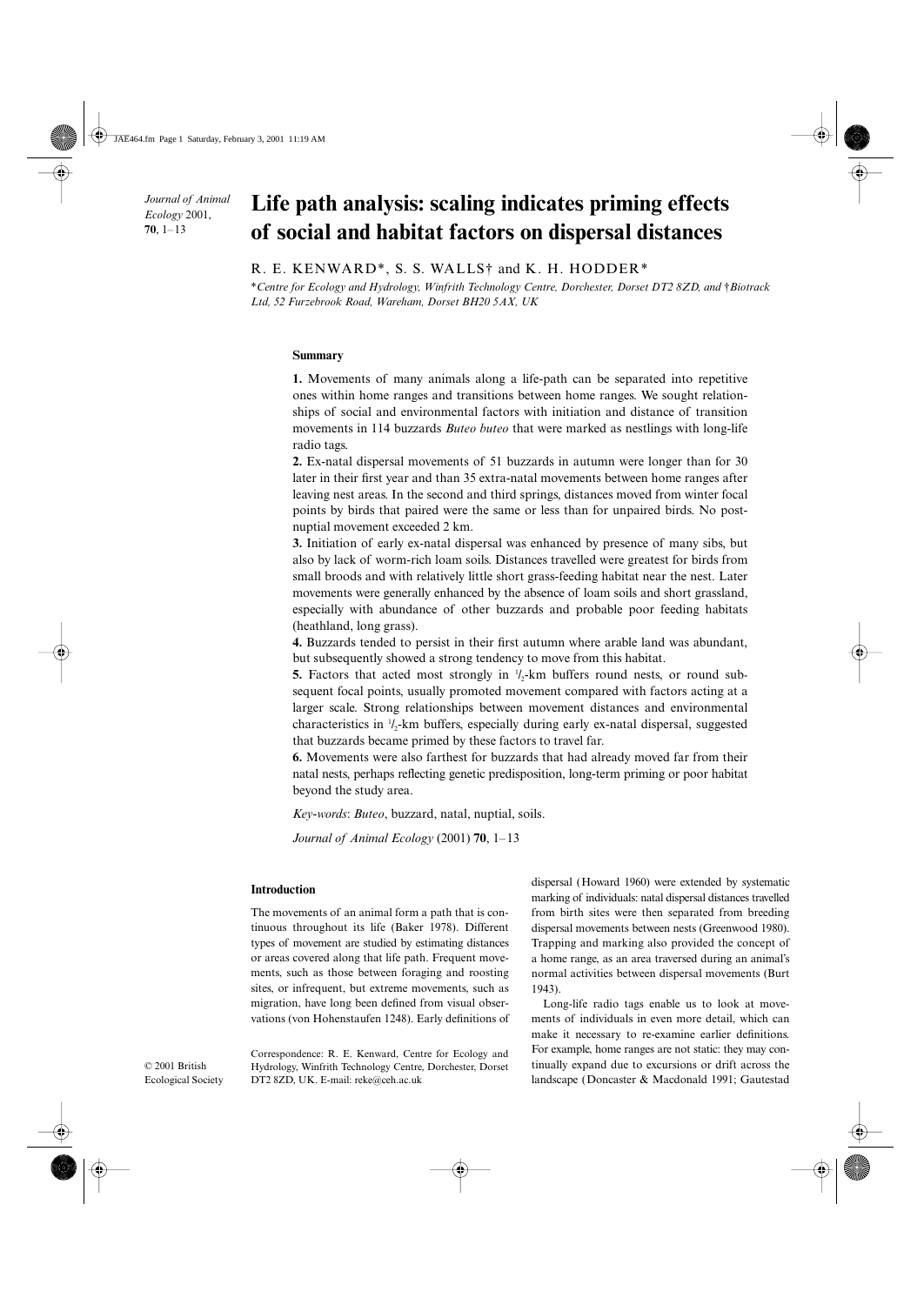**2** *R.E. Kenward, S.S. Walls & K.H. Hodder*

& Mysterud 1995). This difficulty can be resolved by defining home range as an area *repeatedly* traversed within a life path (Kenward 2001), and if necessary adding a time-frame to give seasonal and annual home ranges (Cooper 1978; White & Garrott 1990). Annually repeated transitions between separate home ranges then represent migration. However, other movements between successive home ranges are hard to fit into a simple framework of natal and nuptial dispersal.

For example, buzzard *Buteo buteo* life paths may contain several transition movements, to separate home ranges, between the natal area and any breeding area (Walls & Kenward 1998). This is true of many vertebrates, although some drift more than buzzards or remain nomadic (Glover 1952; Baker 1978; Lidicker & Stenseth 1992).

Modelling movements is a step towards building individual-based models to predict population processes (Sutherland & Allport 1994; Goss-Custard *et al*. 1995a,b; Sutherland 1996), especially colonization (Rushton *et al*. 1997). Prediction of re-colonization is especially important for conserving large raptors, which often have populations restricted by human activities (Newton 1979). However, such modelling requires an understanding of the mechanisms that affect movements along life paths. Factors affecting dispersal have been investigated for bird and mammal movements from natal sites (e.g. Holleback 1974; Davies 1976; Macdonald 1983; Alonso *et al*. 1987; Bustamente & Hiraldo 1990; Lidicker & Stenseth 1992; Larsen & Boutin 1994), in a few cases with experiments to test causality (e.g. Davies 1978; Nilsson 1990; Kenward, Marcström & Karlbom 1993). However, factors affecting subsequent non-migratory movements are difficult to study at the individual level, due to social pressures and environmental factors that are hard to measure at appropriate scales (Turchin 1998).

Radio tags that last up to 4 years now make it possible to study individual life-paths from natal areas to first breeding (Walls & Kenward 1998). Land cover data mapped from satellite images (Fuller, Groom & Jones 1994a; Fuller, Groom & Wallis, 1994b) can be used as covariates in analyses of home ranges and transition movements. Data on local density of nonbreeding individuals can also be provided by extensive radio tagging. In this paper, we analyse factors that affected transition movements along the life paths of buzzards in Dorset, England, from natal sites, from subsequent home ranges before breeding and between breeding sites. We show that movements are associated with environmental and social factors that vary in season and scale of influence.

#### **Methods**

Ecological Society, *Journal of Animal Ecology*, **70**,

© 2001 British

 $1 - 13$ 

# **STUDY AREA**

The study area, centred at E2°30′ N50°42′, was a  $6 \times 22$ -km strip chosen in southern England to maximize habitat diversity. The main land cover combinations (Fig. 1, Appendix 1) were grassland (45% of the area), deciduous and coniferous woodland (15 and 10%), arable farmland (12%), and heathland, rough ground or scrub (12%). Bands of these habitats tend to run east to west across the study area and continue into the adjacent areas. Six per cent of the study area was developed as towns, villages, quarries or other unvegetated areas.

#### RADIO TAGGING AND TRACKING

All nests in the study area were sought during 1990– 94. Just before young buzzards left the nest, they were sexed from tarsal width (Walls & Kenward 1995) and 130 were fitted with 30-g backpack radio tags on a harness of 6-mm wide Teflon ribbon (Dunstan 1972). During 1990–91, backpack tags transmitted for approximately 2 years, and later tags for 4 years. In 1990–91, 16 radio tags were tail-mounted on buzzards caught 3 weeks after they had left the nest. These 12-g tags were sown into two central tail feathers after completion of shaft growth (Kenward 1978); they transmitted for less than a year before being moulted, together with the feathers, in the following spring. All radio tags (from Biotrack Ltd, Wareham, Dorset BH20 5AX, UK) were fitted with posture sensors that indicated an upright (e.g. perching) or horizontal (e.g. flying or brooding) position.

Locations of buzzards were recorded to within 100 m by triangulation, from within 1 km using a three-element hand-held Yagi antenna or from within 2 km using a six-element Yagi on a 6-m telescopic mast fitted to a Landrover. All buzzards were tracked twice weekly from June until late September during 1990–92, and once a week during the same season in 1993–94. The frequency of checks from October declined over the years: once weekly in 1990–91, once a fortnight in 1992, once monthly in 1993 and four times a year from May 1995 (Walls & Kenward 1998). Radio tagged females were checked for breeding during early May. All buzzards were approached on foot during April and May to determine if the bird was associated with a nest, in which case it was defined as breeding, or was vocal in a territorial manner and with a mate, in which case it was considered paired. Nests were checked during June to establish whether or not young were raised.

Early movements in previous studies have been called post-fledging dispersal (Alonso *et al*. 1987; Eden 1987), juvenile dispersal (Gonzalez *et al*. 1989) or winter dispersal (Haig & Orring 1988; Warkentin & James 1990). Here, we retain the terminology of Greenwood (1980) and use consistent Latin. We define *ex-natal* movements as those away from the natal area to the home range in which individuals first settled and *extra-natal* movements as those from that or any subsequent home range. Spring movements that resulted in pairing or nesting were regarded as *prenuptial*.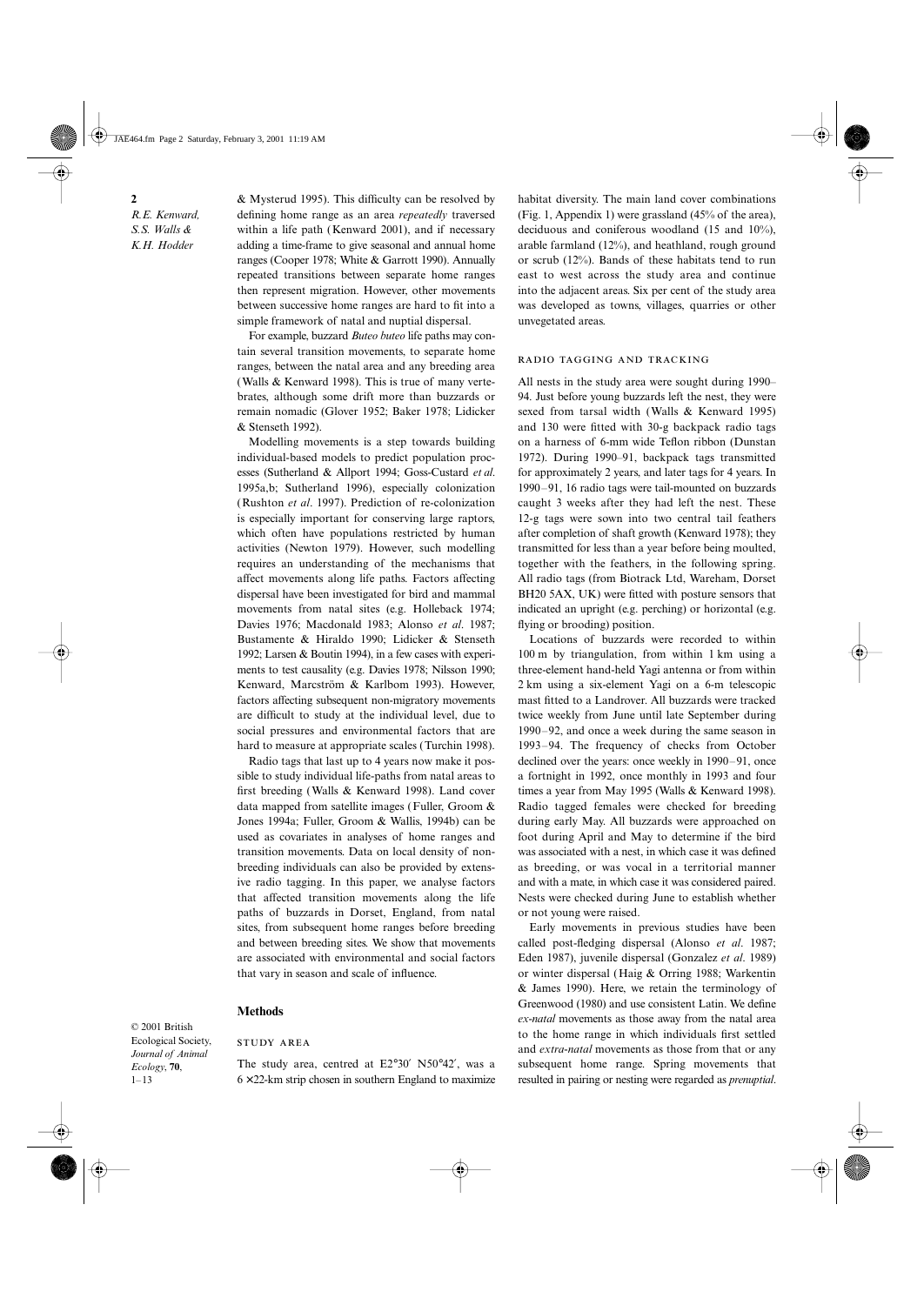JAE464.fm Page 3 Saturday, February 3, 2001 11:19 AM

**3** *Life path analysis*



**Fig. 1.** Combinations of categories from the Land Cover Map of Great Britain around the 6 × 22-km study area (outlined) in which 144 buzzards were radio tagged during 1990–94.

Movements between nuptial sites, corresponding to the breeding dispersal of Greenwood (1980), were termed *post-nuptial*.

## DATA ANALYSES

© 2001 British Ecological Society, *Journal of Animal Ecology*, **70**, 1–13

The detection of transition movements was hindered by excursions of up to 25 km from nests, which were common during the dispersal periods (Walls & Kenward 1995). Ex-natal dispersal was defined when a buzzard

went more than 1 km from its nest, which represented a statistical transition from a nest-centred distance distribution to a secondary distribution (Walls & Kenward 1995), and did not return within 1 month; birds making excursions always returned within 2 days. The date of dispersal was estimated half-way between detection of dispersal and the last record within 1 km of its nest. Analyses of predispersal habitats and dispersal distances were based either on the natal nest or on *focal points*. On average, these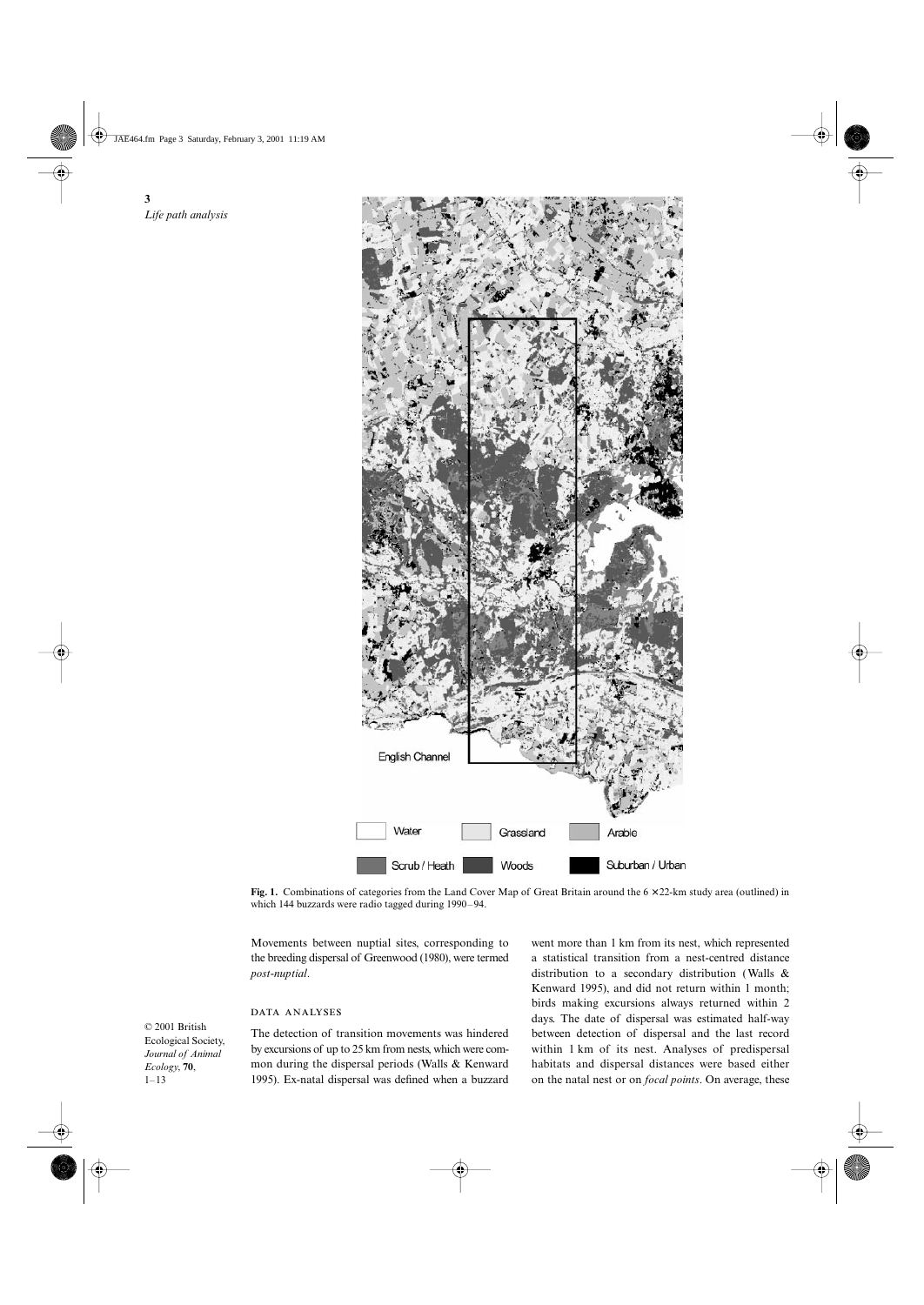**4** *R.E. Kenward, S.S. Walls & K.H. Hodder*

focal points were estimated from seven locations (1–34) recorded during each season. If there were less than three locations, the focal point was the first record. Otherwise, we followed the rationale of Spencer  $\&$ Barrett (1984) for defining a range centre, as the location with the minimal mean inverse distance to the other locations (the harmonic mean). Division by zero for locations at the same co-ordinates was avoided by displacing such locations by one unit of the tracking resolution.

Nest-based estimates of ex-natal dispersal distances were measured from the nest to the focal point following the dispersal. Focal points were then used to identify extra-natal, prenuptial and post-nuptial movements. Distance records were thus based on the distance between single locations and were therefore comparable with ring recoveries. A transition movement was recorded if the distance between two subsequent focal points was more than 1 km. This was the distance threshold for natal dispersal, and was also greater than the mean  $690-m$  (SE = 44) radius that resulted if standard 30-location convex polygon home ranges were treated as circles for 69 juvenile buzzards in winter.

Land cover data were primarily from the Land Cover Map of Great Britain (LCMGB), which has 25 land cover classes in 25-m rasters. The LCMGB is based on supervised likelihood classifications of combined scenes imaged by the Landsat Thematic Mapper in November 1989 and July 1990 (Fuller *et al*. 1994a,b). The 25 classes were grouped into 16 categories chosen before the analyses (Appendix 1). Independent analyses indicate that the LCMGB is 79–84% accurate (Fuller, Wyatt & Barr 1998). Since grassland and arable areas could change appreciably between years, data were also recorded by field survey in a 1-km radius around every nest each year. Soil data from the Soil Survey and Land Research Centre, Cranfield University, were combined into six main categories: calcareous, fine loam, coarse loam, sands, silts and clays.

Land cover and soils around nests were estimated in circular buffers with radii of 500 m, 1 km and 2 km using Ranges V software (Kenward & Hodder 1996). Respectively, these scales corresponded to the zones used during post-nestling feather growth, during the whole post-nestling dependence period and double that radius (Tyack, Walls & Kenward 1998). For land cover availability away from nests, we used buffer radii of 250 m, 500 m, 1 km and 2 km from buzzard focal points recorded during the autumn (August–October, excluding August for juveniles), winter (December– February) and summer (April–July) periods. These buffers had areas of 20, 79, 314 and 1256 ha, respectively, which were appropriate for areas visited and visible to buzzards. Size estimates for the strongly mononuclear home ranges of buzzards in their first autumn averaged from 43 ha, for cores defined objectively by cluster analysis (Kenward *et al.*, in press),

up to 280 ha for ellipses (Jennrich & Turner 1969) with 99% inclusion of the location density distribution.

Social variables were: (i) brood size at marking; (ii) number of siblings present when each bird dispersed (or at 1 October if there was no early dispersal); and the density of nests within (iii)  $1 \text{ km}$  and (iii)  $2 \text{ km}$ radii of the nest or focal point. Maps of spacing indices for nests and non-breeding buzzards were prepared as 500-m rasters within a 1-km boundary around the study area. Each raster was assigned the value of the harmonic mean distance from its centre to all nests or buzzard focal points. Calculations were in units of the raster resolution (500 m), with one unit used for any location less than 500 m from the raster's centre. The spacing index for non-breeding buzzards used autumn focal points for all juveniles  $(n = 114)$  except the one nearest to the centre of each raster, and was thus exclusive of influence by the local bird. Spacing indices were then estimated within buffers centred on the focal point of each bird in each season by  $\sum v_i \cdot a_i$  $\Sigma a_i$ , where  $v_i$  was the harmonic mean spacing value of each raster and  $a_i$  its area within the buffer. Spacing values in the 500-m rasters varied from 1·35 to 2·5 km between nests and from 1·4 to 2·85 km between juvenile buzzards in autumn.

We used binary logistic regressions in Minitab 11 (Minitab Inc., 3081 Enterprise Drive, State College, PA 16801–3008, USA) to investigate whether or not buzzards moved from natal areas and subsequent ranges (James & McCulloch 1990). Distances moved from nests or between focal points were normalized by log<sub>10</sub> transformation (Walls & Kenward 1995) before multiple regression analyses. In case independent variables such as spacing and brood sizes were influenced by land cover, regressions of movement variables on sociality variables were first run with land cover components forced to give them priority in regressions. Effects of soils were investigated by separate regressions, first with forcing of land cover priority and then with soil priority. In tests for effects of so many independent variables, there is a high risk of Type I errors (false positive). We therefore based our conclusions only on relationships significant at the 1% level (shown in bold and underlined in the tables) or which occurred in more than one period at the 5% level. Interaction effects were examined by repeating regressions with inclusion of interaction terms, which were created as products for all pairs of independents that were significant in initial models.

#### **Results**

### THE SEASONAL PATTERN OF MOVEMENTS

Ex-natal movements by buzzards occurred primarily between August and October in their first autumn, and between February and June the following year. A few more birds moved between August and October in their second autumn (Fig. 2).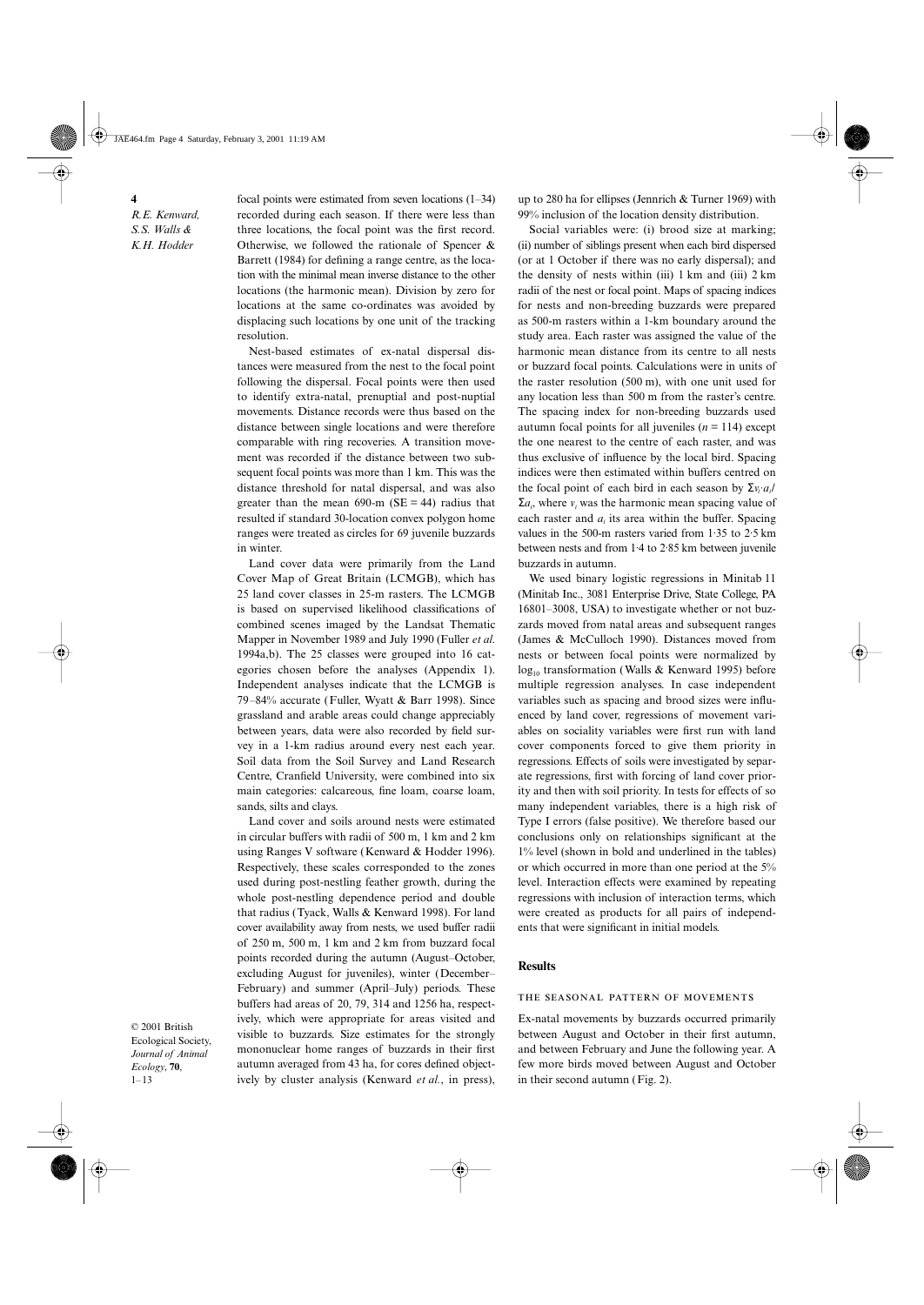**5** *Life path analysis*





Natal dispersal distances varied with season. As a whole, distances declined to the end of the first winter  $(r_{69} = -0.43, P \le 0.001)$ . However, this decline represented two periods. Most of the buzzards left in the August–September period, during which there was no significant change in distance moved with date or with age of bird ( $r_{53} \le -0.16$ ,  $P > 0.2$ ). There was no significant tendency for distance travelled to increase again from February in the first winter  $(P = 0.08)$ .

In view of the seasonal changes in behaviour, analyses were separated for movements: (i) during the buzzards' first summer–autumn period of August– September; (ii) during the autumn-winter period of October–January; and (iii) during the following winter– summer period of February–June. Ex-natal and extranatal movements were considered in turn within each season, first to detect factors that affected whether a bird dispersed and then how far it moved. Nuptial movements occurred after ex-natal dispersal had finished and are therefore considered separately at the end.

#### JUVENILE MOVEMENTS: SUMMER-AUTUMN

The number of siblings present with each buzzard was the most important factor determining whether it would leave its natal area in the first autumn (Table 1, Fig. 3). In general, only one young buzzard stayed near its nest through the winter. The birds were most likely to leave at this stage: (i) if they had an increasing number of siblings present; (ii) if there was little coarse loam soil within 2 km of the nest and (at the  $5\%$  level); (iii) if there was much developed land within the 1-km nest buffer (Table 1). Brood size had no effect on whether they left, either as a fourth factor in logistic regression  $(z = -1.33)$ , or when divided into categories of 0, 1 and 2 siblings (trend test from Maxwell 1961: 63,  $\chi_1^2 = 1.60$ ) or when included in interaction terms.

However, for the 51 birds that left before October, the dispersal distance was most strongly related to brood size (Pearson  $r_{49} = -0.34$ ,  $P = 0.01$ ). The only

improvement significant at the 1% level was inclusion of short grass within 500 m of the nest  $(F_{1/48} = 10.4,$  $P < 0.005$ ). However, a model with three further variables at 5% (Table 2) explained 46% of the variation in distance travelled  $(P < 0.001)$ , through including the presence of grass heathland in the 1/2-km buffer  $(F<sub>1/47</sub> = 7.0, P < 0.02)$  and presence of siblings together with absence of conifer woodland in the 1-km buffer  $(F<sub>2/45</sub> = 3.4, P < 0.05)$ . Long dispersal distances were associated mainly with coming from a small brood and having little short grass, but also with leaving early from large broods, and having little coniferous woodland or much grassy heathland nearby. The distance travelled was most strongly associated with factors scaled close to the nest.

## JUVENILE MOVEMENTS: AUTUMN-WINTER

The tendency for ex-natal movements during October– January was related to several habitat variables. The strongest bivariate relationship was with shrubheathland in the 2-km nest buffer (Table 1). However, there were strong negative correlations between heathland and arable land in the LCMGB estimates (Table 3). The best multivariate models excluded heathland in favour of arable land. The tendency to move was classified  $88\%$  correctly ( $G = 28.3$ , d.f. = 4,  $P < 0.001$ ) by a combination of arable land in the 2km buffer, presence of siblings, short-grassland and (at the 5% level) long grass within 500 m of the nest (Table 1). There was  $97\%$  concordance ( $G = 42.7$ , d.f.  $= 4, P \leq 0.001$  if the same relationship was based on arable land recorded each year within 1 km of nests by field survey. At this stage, buzzards left if they had many sibs still present and there was little arable land around the nest, especially if there was little short grass close to the nest.

Among the 15 birds that left, distances travelled increased with lack of arable land in the 2-km nest buffer  $(r_{13} = -0.66, P < 0.01)$ , and lack of conifer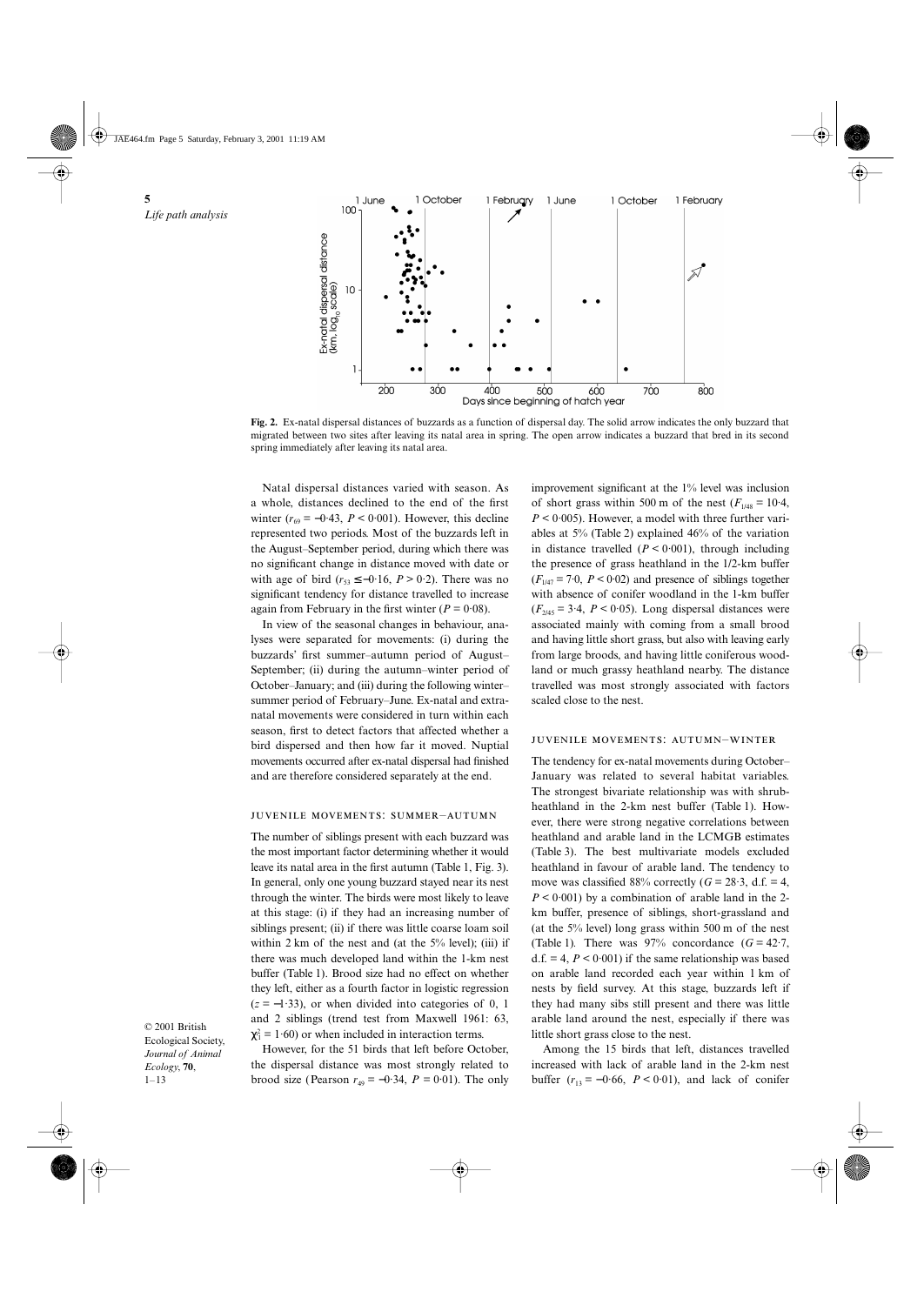**6 Table 1.** Sample sizes, mean distances (top) and *z*-statistics from binary logistic regressions of the tendency of buzzards to make natal and extra-natal movements on variables that were significant (**bold**\*\*\* shows  $P < 0.01$  and *italic*\*\*\*  $P < 0.001$ ) in one or more univariate (middle) or multivariate models *S.S. Walls &*  (bottom); signs shows the direction of any correlation. The sample available for extra-natal movements in autumn (†) was of birds that had dispersed *K.H. Hodder* from the study area in summer (†), whereas the sample in winter (‡‡‡) was a combination of early and late dispersers (‡). No data on social factors were available away

|                                             |                                     |                                                                               | Autumn                                                                          |                                    |                                       | Winter                     |                                                               |                                                             |  |
|---------------------------------------------|-------------------------------------|-------------------------------------------------------------------------------|---------------------------------------------------------------------------------|------------------------------------|---------------------------------------|----------------------------|---------------------------------------------------------------|-------------------------------------------------------------|--|
| Season<br>Movement                          |                                     | Summer<br>Ex-natal                                                            | Ex-natal                                                                        |                                    |                                       | Ex-natal                   |                                                               |                                                             |  |
| Analysis                                    |                                     | <b>Nest</b>                                                                   | <b>Nest</b>                                                                     | Focal                              | Extra-natal<br>Focal                  | <b>Nest</b>                | Focal                                                         | Extra-natal<br>Focal                                        |  |
| Tracked at start                            |                                     | 146                                                                           | 63                                                                              | 63                                 | 51 <sup>†</sup>                       | 40                         | 40                                                            | 56‡‡‡                                                       |  |
| Dead or lost                                |                                     | 32                                                                            | 8                                                                               | 8                                  | 10                                    | $\overline{7}$             | $\tau$                                                        | 9                                                           |  |
| Number dispersed                            |                                     | 51 <sup>†</sup>                                                               | 15                                                                              | 15 <sup>†</sup>                    | 15 <sub>1</sub>                       | 15                         | 15                                                            | 20                                                          |  |
| Number stayed                               |                                     | 63                                                                            | 40                                                                              | 40                                 | 26‡                                   | 18                         | 18                                                            | 27                                                          |  |
| Geometric mean                              |                                     | $16-2$                                                                        | 5.3                                                                             | 3.6                                | 8                                     | 4.3                        | 2.9                                                           | 9.3                                                         |  |
| Distance km (95% CL)                        |                                     | $(12.2 - 21.4)$                                                               | $(3.3 - 8.4)$                                                                   | $(0.5 - 6.7)$                      | $(0.2 - 13)$                          | $(2.5 - 7.6)$              | $(0.5 - 4.0)$                                                 | $(0.2 - 16.0)$                                              |  |
| Univariate binary logistic regression       |                                     |                                                                               |                                                                                 |                                    |                                       |                            |                                                               |                                                             |  |
| Demographic                                 |                                     |                                                                               |                                                                                 |                                    |                                       |                            |                                                               |                                                             |  |
| Number of siblings                          | (Sibs)                              | $3.25**$                                                                      | 1.94                                                                            | No data                            | No data                               | 0.25                       | No data                                                       | No data                                                     |  |
| Nest spacing 250 m                          | (Nest <sup>1</sup> / <sub>A</sub> ) | 1.50                                                                          | 1.03                                                                            | 0.10                               | No data                               | $-1.52$                    | $-0.34$                                                       | No data                                                     |  |
| Non-breeder index 500<br><b>Land covers</b> | (NBI <sup>1</sup> / <sub>2</sub> )  | 0.90                                                                          | 1.57                                                                            | 1.03                               | No data                               | $-1.12$                    | $-0.81$                                                       | No data                                                     |  |
| Arable 500 m                                | $(Arbl^1/\n)$                       | $-0.50$                                                                       | $-1.69$                                                                         | $-1.59$                            | $-0.89$                               | 0.70                       | 1.07                                                          | $2.00*$                                                     |  |
| Arable 1 km                                 | (Arb11)                             | $-0.20$                                                                       | $-2.00*$                                                                        | $-1.93*$                           | $-1.10$                               | 0.34                       | $1 - 12$                                                      | 1.76                                                        |  |
| Arable 2 km                                 | (Arbl2)                             | 0.65                                                                          | $-2.29*$                                                                        | $-2.44*$                           | $-0.90$                               | $-0.12$                    | 0.58                                                          | 0.78                                                        |  |
| Short grass 500 m                           | (ShoG <sup>1</sup> / <sub>2</sub> ) | $-0.65$                                                                       | $-1.57$                                                                         | $-1.71$                            | $-0.21$                               | $-1.23$                    | $-1.05$                                                       | $-0.19$                                                     |  |
| Short grass 1 km                            | (ShoG1)                             | $-0.51$                                                                       | $-2.30*$                                                                        | $-2.13*$                           | 0.70                                  | $-0.48$                    | $-0.39$                                                       | $-1.11$                                                     |  |
| Short grass 2 km                            | (ShoG2)                             | $-0.74$                                                                       | $-0.49$                                                                         | $-1.04$                            | 1.03                                  | $-0.70$                    | $-0.60$                                                       | $-1.70$                                                     |  |
| Long grass 500 m                            | (LonG <sup>1</sup> / <sub>2</sub> ) | 1.84                                                                          | 0.64                                                                            | $-1.00$                            | 0.74                                  | $-1.90$                    | $-1.10$                                                       | $-1.68$                                                     |  |
| Long grass 1 km                             | (LonG1)                             | 0.97                                                                          | $-0.87$                                                                         | $-0.80$                            | 0.57                                  | $-1.63$                    | $-1.51$                                                       | $-2.39*$                                                    |  |
| Long grass 2 km                             | (LonG2)                             | 0.31                                                                          | $-0.81$                                                                         | $-1.14$                            | 1.42                                  | $-1.27$                    | $-1.54$                                                       | $-1.87$                                                     |  |
| Grass heath 1 km                            | (GrHe1)                             | $-0.36$                                                                       | $2.23*$                                                                         | $2.34*$                            | 1.00                                  | 0.29                       | 0.80                                                          | 0.87                                                        |  |
| Grass heath 2 km                            | (GrHe2)                             | 0.33                                                                          | $2.66*$                                                                         | $2.47*$                            | 1.15                                  | 0.88                       | 0.75                                                          | 0.92                                                        |  |
| Shrub heath 1 km                            | (ShHe1)                             | $-0.15$                                                                       | $2.51*$                                                                         | $2.34*$                            | $1-18$                                | 0.59                       | 0.20                                                          | 0.47                                                        |  |
| Shrub heath 2 km                            | (ShHe2)                             | $-0.17$                                                                       | $2.93**$                                                                        | $2.49*$                            | 0.67                                  | 0.76                       | 0.20                                                          | 0.75                                                        |  |
| Scrub 1 km                                  | (Scrub1)                            | $-0.08$                                                                       | 0.62                                                                            | 0.25                               | $-0.85$                               | 1.03                       | 0.50                                                          | $-1.45$                                                     |  |
| Deciduous 2 km                              | (Deci2)                             | $-1.23$                                                                       | $1.98*$                                                                         | 1.28                               | $-0.77$                               | 0.82                       | 0.06                                                          | 1.26                                                        |  |
| Conifer 2 km                                | (Coni2)                             | $-0.82$                                                                       | 0.24                                                                            | 1.48                               | $-1.17$                               | 1.16                       | 0.86                                                          | 1.17                                                        |  |
| Buildings 1 km                              | (Build1)                            | 1.82                                                                          | 1.75                                                                            | $-0.75$                            | $-0.10$                               | $-0.98$                    | 0.18                                                          | $-1.52$                                                     |  |
| Soil                                        |                                     |                                                                               |                                                                                 |                                    |                                       |                            |                                                               |                                                             |  |
| Fine loam 1 km                              | (FineLo1)                           | $-0.16$                                                                       | $-2.72*$                                                                        | $-2.82**$                          | $-0.05$                               | $-1.97*$                   | $-2.19*$                                                      | 0.30                                                        |  |
| Coarse loam 2 km                            | (CoLo2)                             | $-2.19*$                                                                      | $-0.52$                                                                         | $-0.06$                            | $-0.02$                               | $-0.21$                    | 1.02                                                          | 0.44                                                        |  |
| Distance from nest                          | (Dist)                              | $\equiv$                                                                      | $\equiv$                                                                        | 1.84                               | $-1.09$                               | $\overline{\phantom{0}}$   | $-0.25$                                                       | 1.35                                                        |  |
| Multivariate logistic regression            |                                     | <b>Sibs</b><br>$+3.4$<br>CoLo <sub>2</sub> $\overline{-2.8}$<br>Build1 $+2.3$ | Arbl2<br>$-3.2$<br>$+2.9$<br>Sibs<br>Sho $G^{1/2}$ - 2.7<br>Lon $G^{1/2}$ + 2.2 | Arbl2<br>$-2.35$<br>$ShoG1 - 2.09$ | $NBI\frac{1}{2}$<br>FineLo1<br>Scrub1 | $-2.6$<br>$-2.4$<br>$+2.3$ | FineLo1 $-2.72$<br>NBI <sup>1</sup> / <sub>2</sub><br>$-1.96$ | Arbl <sup>1</sup> / <sub>2</sub> + 2.56<br>$+2.10$<br>Coni2 |  |
| G                                           |                                     | 24.3                                                                          | 28.3                                                                            | 12.9                               |                                       | 21.3                       | $11-6$                                                        | 9.3                                                         |  |
| Overall P                                   |                                     | < 0.001                                                                       | < 0.001                                                                         | $= 0.002$                          |                                       | $= 0.001$                  | $= 0.003$                                                     | $= 0.01$                                                    |  |
|                                             |                                     |                                                                               |                                                                                 |                                    |                                       |                            |                                                               |                                                             |  |

© 2001 British Ecological Society, *Journal of Animal Ecology*, **70**,  $1 - 13$ 

woodland within 1 km of the nest ( $F_{1/12} = 5.9$ ,  $P < 0.05$ ). The arable land recorded annually within 1-km buffers was more strongly correlated with these distances  $(r_{13} = -0.77)$  than the LCMGB data  $(F_{1/12} = 4.7)$ ,  $P = 0.05$ ). A combination of this variable with conifer woodland explained 71% of the variation in distances travelled  $(P < 0.001)$ : the distance was affected by habitats at the larger scales. These 15 buzzards settled after travelling only one-third of the distance (Fig. 2) moved by the 51 that left before October ( $t_{64} = 4.44$ , *P* < 0·001). There was also a weak tendency for female buzzards to travel further than males from the nest,

both in October–January ( $t_{13} = 2.61$ ,  $P = 0.02$ ) and August–September ( $t_{49} = 2.23$ ,  $P = 0.03$ ). However, links with sex were excluded by more significant variables in multivariate models and were found in no further analyses.

Analyses of ex-natal movements gave similar results using focal points instead of nests. Ex-natal dispersal was most likely with much shrubby-heathland, especially in the 2-km buffer ( $G = 7.4$ , d.f. = 1,  $P = 0.007$ ). As for nest-based analyses, additional variables did not improve this relationship significantly, and a combination of less arable (within 2 km) and less short grass (1 km) gave the strongest prediction of ex-natal dispersal (Table 1).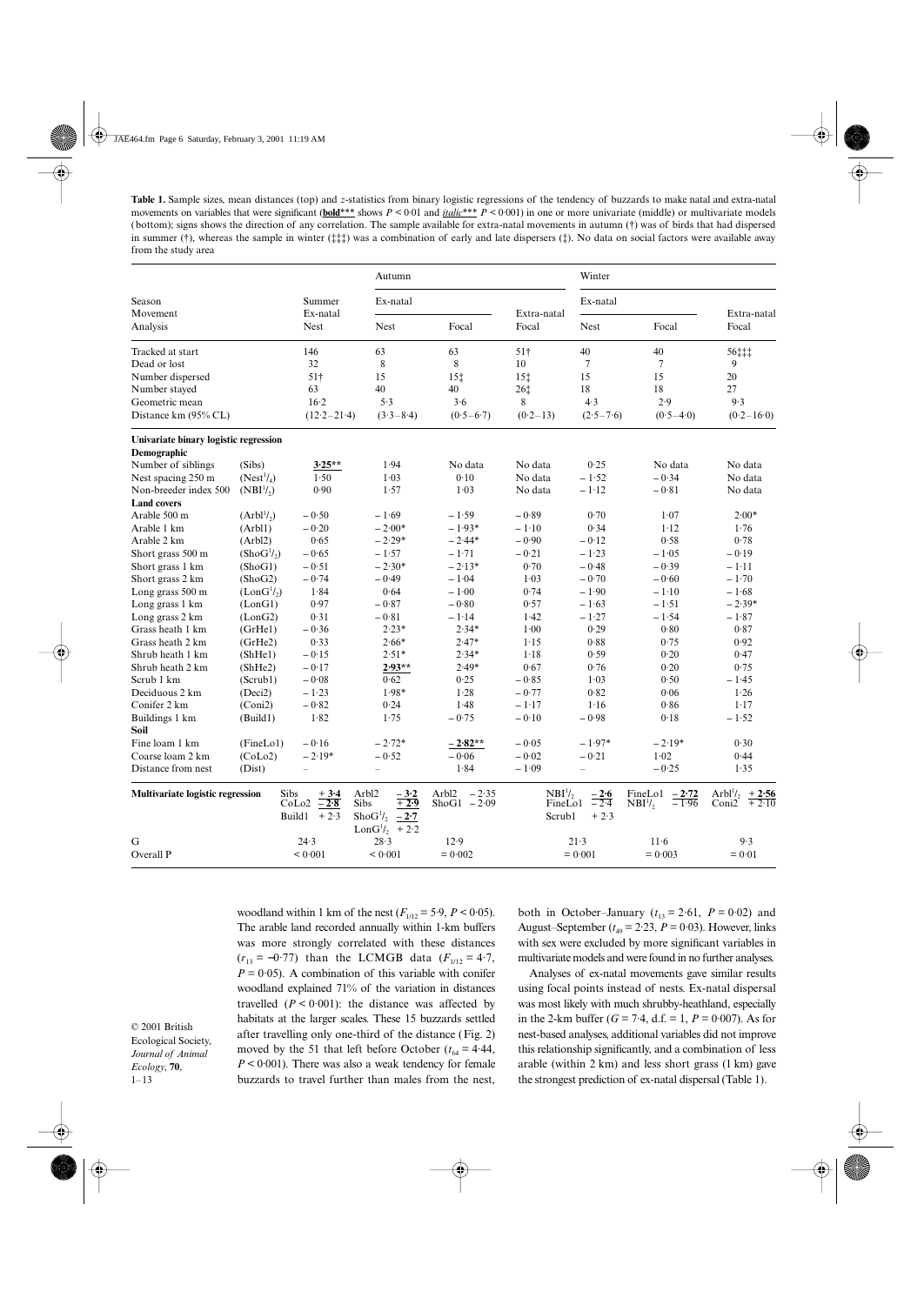⊕ JAE464.fm Page 7 Saturday, February 3, 2001 11:19 AM

> **7** *Life path analysis*



**Fig. 3.** The extent of ex-natal and extra-natal dispersal of buzzards as a function of time. Lines with numbers show the cumulative percentage that left when there were 2, 1 and 0 siblings remaining with them at the natal nest. The number of buzzards that made ex-natal dispersal movements is shown by the shaded area, with extra-natal movements included under the thick line.

**Table 2.** The variables associated with whether ex-natal or extra-natal movement occurred, and the distances travelled by buzzards of different ages. Values are the scale in kilometres at which the effect was most significant (bold\*\* shows *P* < 0·01 and *italic*\*\*\* *P* < 0·001)

| Summer<br>Ex-natal | Autumn                                                                                                                     |                                                                        | Winter                                                             |                                                                                           |                                                     |
|--------------------|----------------------------------------------------------------------------------------------------------------------------|------------------------------------------------------------------------|--------------------------------------------------------------------|-------------------------------------------------------------------------------------------|-----------------------------------------------------|
|                    | Ex-natal                                                                                                                   | Extra-natal                                                            | Ex-natal                                                           | Extra-natal                                                                               | 2nd Year<br>Extra-natal                             |
|                    | $+***$                                                                                                                     | $+***$                                                                 |                                                                    |                                                                                           |                                                     |
|                    | $+$ *                                                                                                                      |                                                                        |                                                                    |                                                                                           |                                                     |
|                    |                                                                                                                            |                                                                        |                                                                    |                                                                                           |                                                     |
|                    |                                                                                                                            |                                                                        |                                                                    |                                                                                           |                                                     |
|                    |                                                                                                                            |                                                                        |                                                                    |                                                                                           |                                                     |
|                    |                                                                                                                            |                                                                        |                                                                    |                                                                                           |                                                     |
|                    |                                                                                                                            |                                                                        |                                                                    |                                                                                           |                                                     |
|                    |                                                                                                                            |                                                                        | $+2***$                                                            |                                                                                           |                                                     |
| Move?              |                                                                                                                            |                                                                        |                                                                    |                                                                                           | $+2**$                                              |
|                    |                                                                                                                            |                                                                        |                                                                    |                                                                                           |                                                     |
| Move?              |                                                                                                                            |                                                                        |                                                                    |                                                                                           |                                                     |
| Distance           |                                                                                                                            |                                                                        |                                                                    |                                                                                           | $-1*$                                               |
| Move?              |                                                                                                                            |                                                                        |                                                                    | $+2*$                                                                                     |                                                     |
| Distance           | $-1*$                                                                                                                      | $-1*$                                                                  |                                                                    |                                                                                           |                                                     |
| Move?              |                                                                                                                            |                                                                        |                                                                    |                                                                                           |                                                     |
| Distance           |                                                                                                                            |                                                                        |                                                                    |                                                                                           |                                                     |
| Move?              |                                                                                                                            |                                                                        |                                                                    |                                                                                           | $-2**$                                              |
| Distance           |                                                                                                                            |                                                                        |                                                                    |                                                                                           |                                                     |
|                    |                                                                                                                            |                                                                        |                                                                    |                                                                                           |                                                     |
| Distance           |                                                                                                                            |                                                                        |                                                                    |                                                                                           |                                                     |
|                    |                                                                                                                            |                                                                        |                                                                    |                                                                                           |                                                     |
|                    | _***                                                                                                                       |                                                                        |                                                                    |                                                                                           |                                                     |
|                    | Move?<br>Distance<br>Move?<br>Distance<br>Move?<br>Distance<br>Move?<br>Distance<br>Distance<br>Move?<br>Move?<br>Distance | $+$ $\frac{1}{2}$ <sup>*</sup><br>$\frac{-\frac{1}{2}^{***}}{-2^{**}}$ | $+$ $\frac{1}{2}$ *<br>$\frac{-2^{**}}{-2^{**}}$<br>-2**<br>-1/2** | $+$ $\frac{1}{2}$ **<br>$\frac{+ \, \, 1 \, \prime_2 {}^{**}}{+ \, \, 1 {}^{*}}$<br>$-1*$ | $+***$<br>$+$ $\frac{1}{2}$ *<br>+ $\frac{1}{2}$ ** |

Table 3. Pearson correlation coefficients for autumn density of non-breeding buzzards (NBI<sup>1/2</sup>) and habitat variables that associated strongly with dispersal movements (see Table 1 for definitions), across 47 nest sites. **Bold** shows  $P < 0.01$  and *italic*  $P < 0.001$ . Nest density correlated strongly with NBI<sup>1</sup>/<sub>2</sub> ( $r = 0.82$ ), and deciduous were no significant relationships of brood size, sibling number at dispersal or sex with habitats

|                                  | NBI <sup>1</sup> / <sub>2</sub> | LonG <sup>1</sup> / <sub>2</sub> | ShoG <sup>1</sup> / <sub>2</sub> | $Arbl\frac{1}{2}$ | Arbl2    | Coni2    | ShHe <sub>2</sub> | GrHe <sub>2</sub> | Scrub1   | Build1 |
|----------------------------------|---------------------------------|----------------------------------|----------------------------------|-------------------|----------|----------|-------------------|-------------------|----------|--------|
| FineLo1                          | 0.012                           | 0.164                            | 0.058                            | $-0.051$          | $-0.056$ | $-0.116$ | 0.045             | $-0.009$          | 0.105    | 0.376  |
| Build1                           | 0.124                           | 0.281                            | $-0.010$                         | 0.440             | 0.348    | $-0.339$ | $-0.181$          | $-0.231$          | $-0.244$ |        |
| Scrub1                           | $-0.664$                        | 0.224                            | $-0.008$                         | $-0.329$          | $-0.458$ | $-0.089$ | 0.058             | 0.399             |          |        |
| GrHe <sub>2</sub>                | $-0.549$                        | $-0.167$                         | $-0.200$                         | $-0.423$          | $-0.773$ | 0.392    | 0.862             |                   |          |        |
| ShHe <sub>2</sub>                | $-0.330$                        | $-0.376$                         | $-0.220$                         | $-0.384$          | $-0.743$ | 0.470    |                   |                   |          |        |
| Coni <sub>2</sub>                | 0.085                           | $-0.490$                         | $-0.228$                         | $-0.273$          | $-0.373$ |          |                   |                   |          |        |
| Arbl2                            | 0.686                           | $-0.167$                         | 0.035                            | 0.595             |          |          |                   |                   |          |        |
| Arbl <sup>1</sup> / <sub>2</sub> | 0.500                           | $-0.217$                         | $-0.238$                         |                   |          |          |                   |                   |          |        |
| ShoG <sup>1</sup> / <sub>2</sub> | 0.073                           | $-0.319$                         |                                  |                   |          |          |                   |                   |          |        |
| $\text{Lon}G^1\prime_2$          | $-0.30$                         |                                  |                                  |                   |          |          |                   |                   |          |        |
|                                  |                                 |                                  |                                  |                   |          |          |                   |                   |          |        |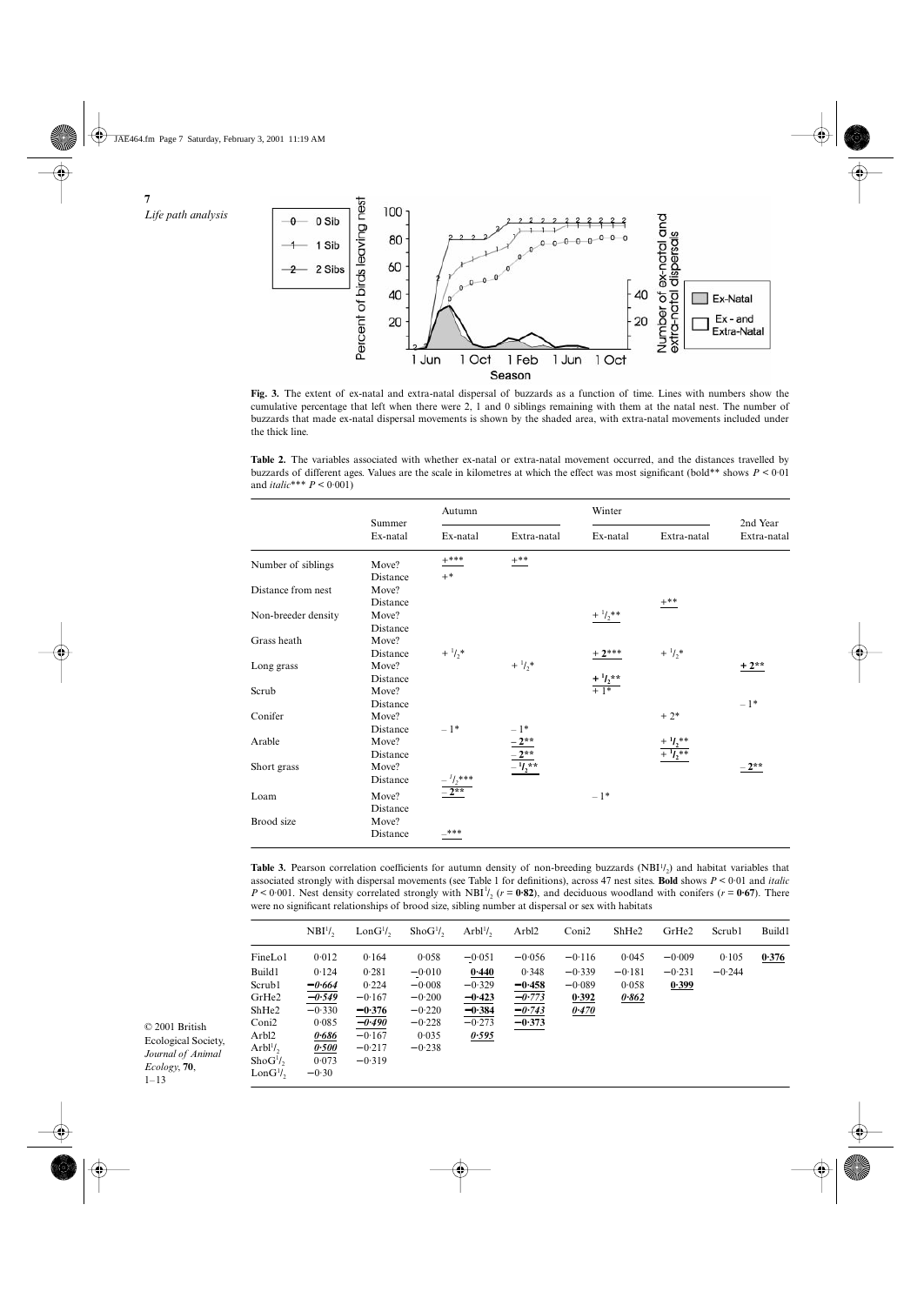JAE464.fm Page 8 Saturday, February 3, 2001 11:19 AM

**8**

*R.E. Kenward, S.S. Walls & K.H. Hodder*

A separate analysis, for 41 juveniles that had already settled in home ranges away from their natal area for the autumn–winter period, gave very different results. Neither the tendency of these birds to make an extra-natal movement, nor the distance travelled by the 15 dispersers, was linked significantly to sex or to any of the land cover variables measured, either singly or in combination (Tables 1 and 2).

#### JUVENILE MOVEMENTS: WINTER-SUMMER

A further 15 of 33 birds that remained near nests in January had left by the following July. The tendency to leave was negatively correlated with fine loam soil within 1 km of nests ( $G = 4.5$ , d.f. = 1,  $P = 0.035$ ). The regression was improved by adding either the nest spacing in the 250-mfocal buffer ( $G = 10.7$ , d.f. = 2,  $P = 0.005$ ) or the juvenile buzzard spacing in the 500m nest buffer (*G* = 10·6, d.f. = 2, *P* = 0·005, Table 1). In both cases there was the same improvement by adding presence of scrub in the 1-km buffer as a third variable  $(G = 21.0, d.f. = 3, P < 0.001)$ . Movements were most likely in the absence of fine loam soil, where density of non-breeding buzzards was high close to the focal point and where there was much scrub.

Focal-point analyses confirmed that shortage of fine loam within 1 km was the most significant factor affecting ex-natal movements ( $G = 6.0$ , d.f. = 1,  $P = 0.014$ ). Increasing non-breeder density added significantly to this at the 5% level, but not scrub (Table 1).

The 15 ex-natal dispersers travelled farther from nests that had much grassy heathland within 2 km  $(r_{13} = +0.62, P < 0.02)$ . This relationship was improved  $(F_{1/12} = 11.1, P < 0.01)$  if there was also much long grass within 500 m ( $r_{12}$  = +0·82, *P* < 0·001). These movements were affected by habitat at the small scale, but only after controlling for the influence of grass heathland at a larger habitat scale.

Two land covers were associated with whether buzzards made extra-natal movements in spring. Too little long grass within 1 km  $(G = 6.9, d.f. = 1,$  $P = 0.008$ ) was associated with increased likelihood of leaving, but this effect disappeared in multivariate analyses. Those with most arable land within 500 m were also most likely to leave  $(G = 4.4, d.f. = 2)$ .  $P = 0.035$ ) and this variable, combined with presence of coniferous woodland within 2 km, gave the strongest multivariate correlation (Table 1).

Increase in distance travelled by 20 extra-natal movers was most strongly associated with presence of arable land in the 500-m buffer around their focal point ( $r_{18}$  = +0·74,  $n = 20$ ,  $P < 0.001$ ). Distance from the natal nest also influenced how far a buzzard moved  $(r_{18} = +0.52, P = 0.019)$ . Adding this variable improved the regression model ( $F_{1/17} = 9.9$ ,  $P = 0.006$ ), which then explained 71% of variation in distance moved. Buzzards with most arable land close to their focal points travelled farthest, and especially those far from their natal nests (Fig. 4).



**Fig. 4.** The distance of extra-natal movements in spring as a function of arable land cover within 500 m of each buzzard's focal point (*x*-axis) and distance from nests before the movements (suffixes).

#### SECOND-YEAR MOVEMENTS

Only one of 13 buzzards that remained near natal nests until the following summer left during the following autumn. However, among 52 other buzzards there were 18 extra-natal movements by birds that had relatively little short grass within 2 km of their focal points ( $G = 7.6$ , d.f. = 1,  $P < 0.01$ ) and especially if they also had much long grass within 2 km  $(G = 16.2, d.f. = 2, P < 0.001)$ . Their tendency to move was therefore influenced by land cover on our largest scale.

After leaving, the distance travelled was greatest if there had been much grassy heathland within 500 m of their focal points  $(r_{16} = +0.52, P = 0.02)$ , and especially if there had also been little scrub within 1 km  $(F_{1/15} = 7.3, P < 0.02)$ . However, the relationship with grassy heathland was mainly due to only two birds that travelled long distances, and no relationship reached significance at the 1% level. Later in the second year, few buzzards were tracked in areas with buzzard spacing and soil data, few moved from their home ranges and there were no strong relationships with land cover.

During the second year a bias developed in the direction of buzzard movements. Focal points became significantly more to the east than the west of natal nests (sign test,  $z = 2.23$ ,  $P = 0.006$ ). The buzzards > 20 km from their natal nests were most likely to be recorded in the east (Fig. 5).

#### PRE-NUPTIAL MOVEMENTS

No buzzards were recorded paired in their first year. Distances moved subsequently from winter focal points before pairing or breeding were short, with medians of 0·7 km (range: 0·01–20·7) and 0·9 km (range: 0·05−20·7), respectively (Fig. 6). Distances of these prenuptial movements did not differ from other extra-natal movements in the second year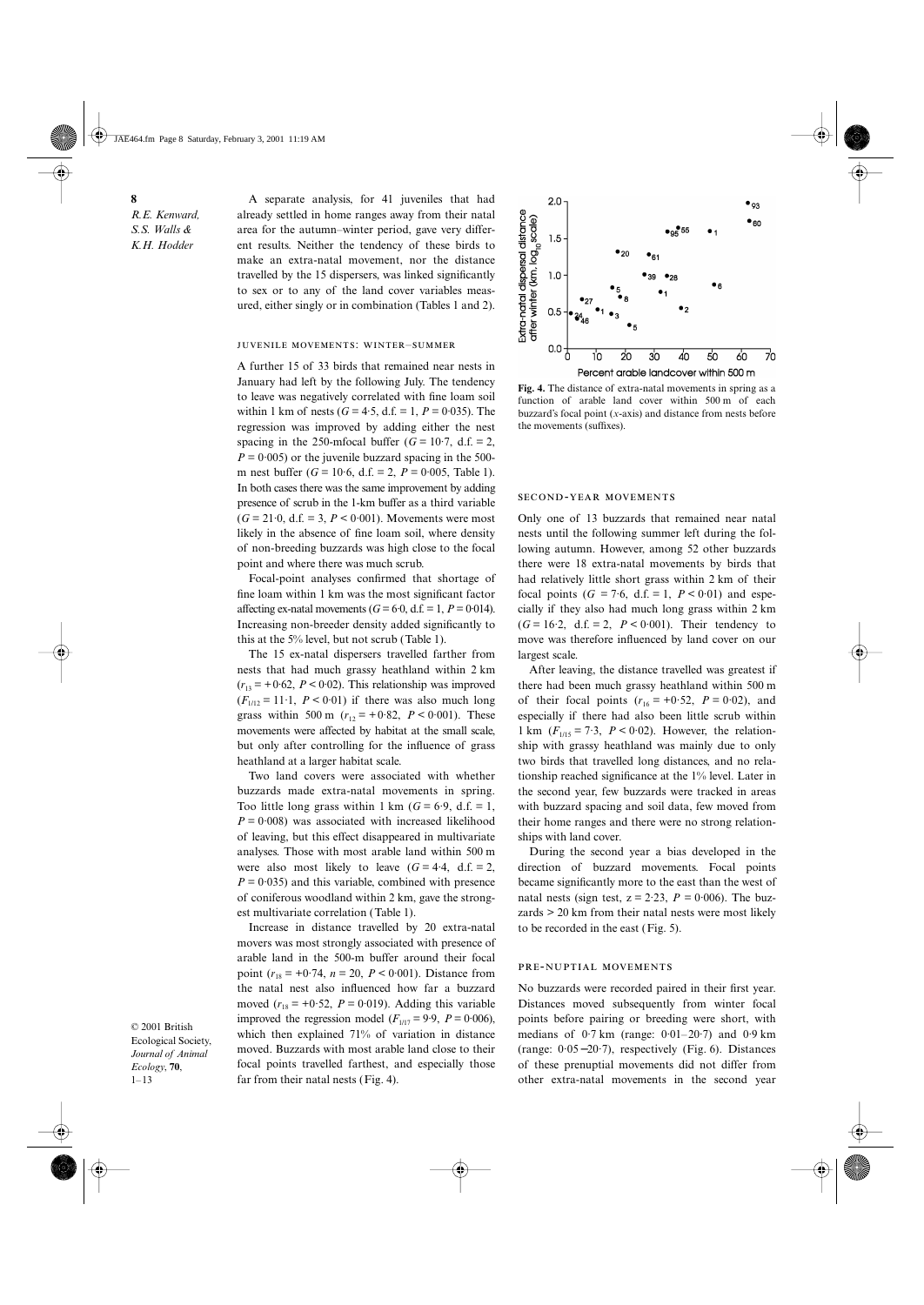**9** *Life path analysis*



**Fig. 5.** Numbers of buzzards dispersing to the east or west in their first and second year of life, in three distance categories.



**Fig. 6.** The distance of extra-natal and prenuptial movements of buzzards in (a) their second, and (b) their third years.

 $(t_{22} = -0.26, P > 0.1)$ , but they were significantly smaller in the third year  $(t_{27} = 2.81, P < 0.01)$ . Buzzards did not make large movements to breed, except for the one buzzard whose 21-km prenuptial movement was also ex-natal (Fig. 2). The ex-natal movements of the other 24 buzzards (96%) were entirely separate from movements associated with breeding activity.

For the 25 birds that paired, movement was most likely if there was much deciduous woodland within 500 m of their focal point the previous winter (*G*  $= 5.13$ , d.f.  $= 1$ ,  $P < 0.05$ ), with some improvement if there was little long grass within  $1 \text{ km } (G = 12.93,$ d.f.  $= 2$ ,  $P < 0.01$ ), but the effect of neither variable alone exceeded the 1% level. There was no such relationship for the 14 buzzards that bred. However, the distance moved by all buzzards that paired was greatest for those with most arable land within 1 km  $(r_{23} = +0.43, P < 0.05).$ 

Post-nuptial movement was infrequent. Among 12 buzzards that were radio-tracked after breeding, only

POST-NUPTIAL MOVEMENTS

© 2001 British Ecological Society, *Journal of Animal Ecology*, **70**,  $1 - 13$ 

one moved more than 1 km. This male had already moved 57 km to the northeast of the study site, into an area with a low buzzard density, where it paired in its second year without a nest being recorded. It bred successfully the following summer, after a postnuptial movement of 1·92 km.

# **Discussion**

A number of factors are likely to affect decisions about whether to leave a natal area or home range, and then how far to go before settling. Genetic factors, social pressures, habitat quality and experience may all be involved to greater or lesser extents for each individual. This makes it very hard to tease apart the mechanisms involved. We sought factors that may have affected decisions by investigating the timing and scale of impacts. Buffers of 500 m or smaller around nests or focal areas were our best representation of range cores, with 2-km buffers representing larger areas visited during excursions or when starting a dispersal movement. We assume, as for analyses of habitat availability in circular buffers round individual locations (Arthur *et al*. 1996), that small buffers are most immediately relevant to the animals.

When possible effects of 20–23 explanatory variables are being assessed, the high risk of false positive statistical errors makes it important to focus on multivariate analyses that give results at the 1% level. When multivariate results are summarized (Table 2), patterns of impact, timing and scale emerge. Among factors that appeared at least twice, some always promoted movement: these included presence of siblings, grass-heathland and long grass. In contrast, presence of short grass and loamy soil always discouraged movement. However, some effects varied with time. For example, arable land initially discouraged movement strongly and later favoured it. Another variation in impact with time occurred for social factors, which were especially strong in terms of sibling presence during initial ex-natal dispersal, became less marked than habitat effects later in the autumn, but were again strong for non-breeder or nest density in spring. It is clearly important to investigate effects of the environment in different seasons, as well as in different years (Schooley 1994).

Some of these effects were consistent with knowledge of buzzards and other species. Large brood size promoted ex-natal dispersal in tits (Nilsson 1989), and much territorial activity occurs among buzzards in spring (Tubbs 1974; Weir & Picozzi 1975; Picozzi & Weir 1976), when movements were again associated with density of nests or non-breeders. The tendency for buzzards to move east as they got older (Fig. 5) probably also reflected social factors, because buzzard density was lower to the east of our study area (Gibbons, Reid & Chapman 1993). Buzzards spend much time eating worms and other invertebrates (Dare 1957); a generalist diet is enabled by the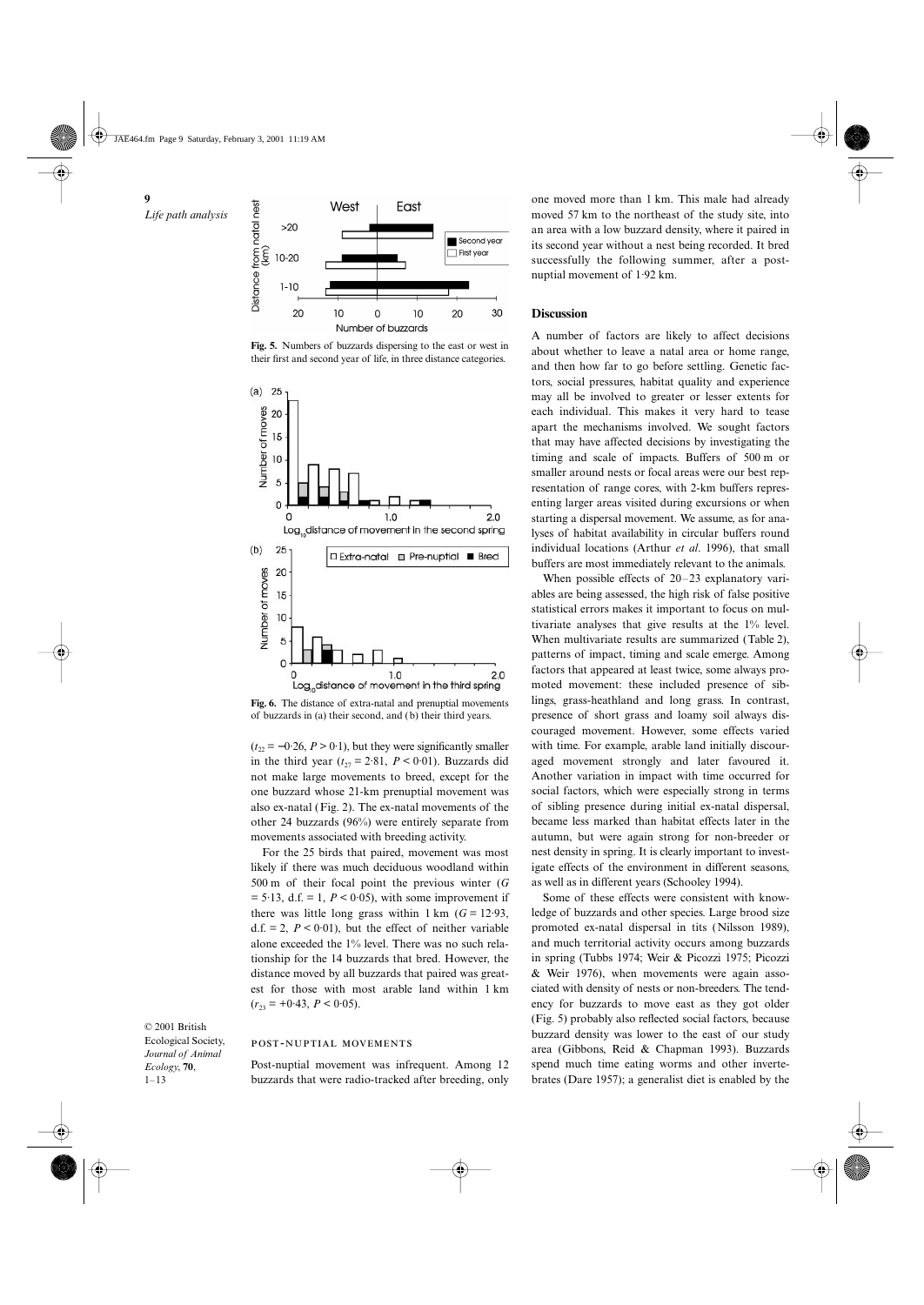# **10**

*R.E. Kenward, S.S. Walls & K.H. Hodder*

high digestive efficiency of these raptors (Barton & Houston 1993). Worms are rare in acid heathland soils, are most abundant in loam soils (Guild 1951; Lee 1985), and are likely to be less accessible in long grass than where grass is short. Short grassland showed little correlation with other habitats (Table 3). However, LCMGB categories of long and short grassland often occurred together in the same field, which suggested that the remote mapping recorded differences in land cover that were not a simple distinction between mown/grazed areas (Appendix I) and meadows or other natural grassland (Hodder 2000).

The lack of movements from arable areas in autumn and a tendency for buzzards dispersing in autumn to settle in areas with much arable habitat (Walls *et al*. 1999), probably reflected easy foraging for invertebrates in newly ploughed fields (Dare 1957). Arable land in the 2-km buffer might also have been serving as a proxy for general farmland, as opposed to heathland and other habitats that had strong negative correlations with arable in the 2-km buffer (Table 3). However, movements not only related more tightly to the combination of arable land and grassland than to heathland, but were also strongest with the accurate representation of arable land in the 1-km annual field surveys. In the LCMGB data, cultivation would have changed in some fields during the 1–5 years since the Landsat images were recorded. In the following spring, on the other hand, there was a strong tendency for buzzards to move if they had much arable land in core areas (Table 2, Fig. 4). Moreover, presence of arable land increased the distance birds moved before pairing. Worm abundance is substantially reduced in arable land, especially with continuous cropping, compared to permanent pasture (Fraser *et al*. 1996; Edwards & Bohlen 1996). It seems that arable land became unfavourable habitat when no longer freshly ploughed and functioned as a poison chalice for young buzzards. They were attracted to settle in arable areas in autumn but had to leave in spring.

Weak relationships  $(0.05 > P > 0.01)$  that reversed direction may represent Type 1 errors, especially the tendency of birds to move before pairing if they had little long grass around their winter focal points. A tendency not to travel far from areas rich in conifers (Table 2) was present for separate sets of young birds leaving in summer and autumn (combined  $P \leq 0.005$ ). and might represent an initial tendency to use conifer woods for cover because of subordinate status to older birds (Hohmann 1994). Scrub is favoured in buzzard home ranges (R. E. Kenward *et al*. unpublished), probably for hunting vertebrate prey, but the relationship of movements to scrub was ambiguous (Table 2).

A final pattern evident in Table 2 is that of scale. Among 12 records of effects that were associated with movements most strongly at larger scales than

the  $1/2$ -km buffer, eight favoured lack of movement. In contrast, among the nine records of effects that were associated with movements most strongly in  $\frac{1}{2}$ km buffers, seven favoured movement. Small-scale effects tended to act by repelling birds, short grassland being the only exception. Moreover, four of those repellent small scale effects (from grass heathland, long grassland and arable land) correlated strongly with distances travelled (e.g. Fig. 4), rather than with tendency to move at all. It is remarkable that conditions in the immediate vicinity of birds had such strong effects on the distance travelled when they left. It is hard to conceive an explanation for this other than that the conditions were priming them in some way to travel far. Were the effects confined to extra-natal movements, an explanation might be that the quality of birds that settled in particular habitats was associated with a tendency to move again. Indeed, this could explain the tendency of birds that had travelled far by winter to move far again in spring. However, some of the strongest small-scale effects on movement were for the initial ex-natal dispersal movement, when the initial distance travelled increased for small broods with much heath and little short grass close to the nest. At the least, the tendency to move was primed by conditions at the natal nest, and then made the distant travellers either especially sensitive to poor habitat or more prone to encounter it.

Nevertheless, although movement distances were strongly explained by local habitat and previous movements after the first autumn, when distances travelled were relatively short (Fig. 2, Table 2), less than half the variation in ex-natal distances was explained for the first autumn, when distances were greatest. Perhaps genetic factors were involved at this time (Johnson & Gaines 1990), reflecting a polymorphism in dispersal tendency due to enhanced survival of distant dispersers in severe winters and partly masking identification of local predictors. On the other hand, perhaps weather conditions that favoured thermal development in autumn could have affected the distances travelled and added undetected variance to our data. Further variance might have been explained if data on habitat heterogeneity within the circular buffers had been available. It is important for colonization modelling to understand the mechanisms involved, because long-distance dispersers also tended to breed early (Walls & Kenward 1998), so inheritance of a travelling trait could accelerate the recolonization. Mechanistic modelling should also take account of possible priming mechanisms, perhaps based on poor reserve accumulation or on adreno-cortico developments.

On the other hand, modelling is simplified by absence of evidence for lengthy movements to breed (R. E. Kenward, A. B. South, S. P. Rushton, S. S. Walls & K. H. Hodder, unpublished). In their second spring, movements made by buzzards immediately prior to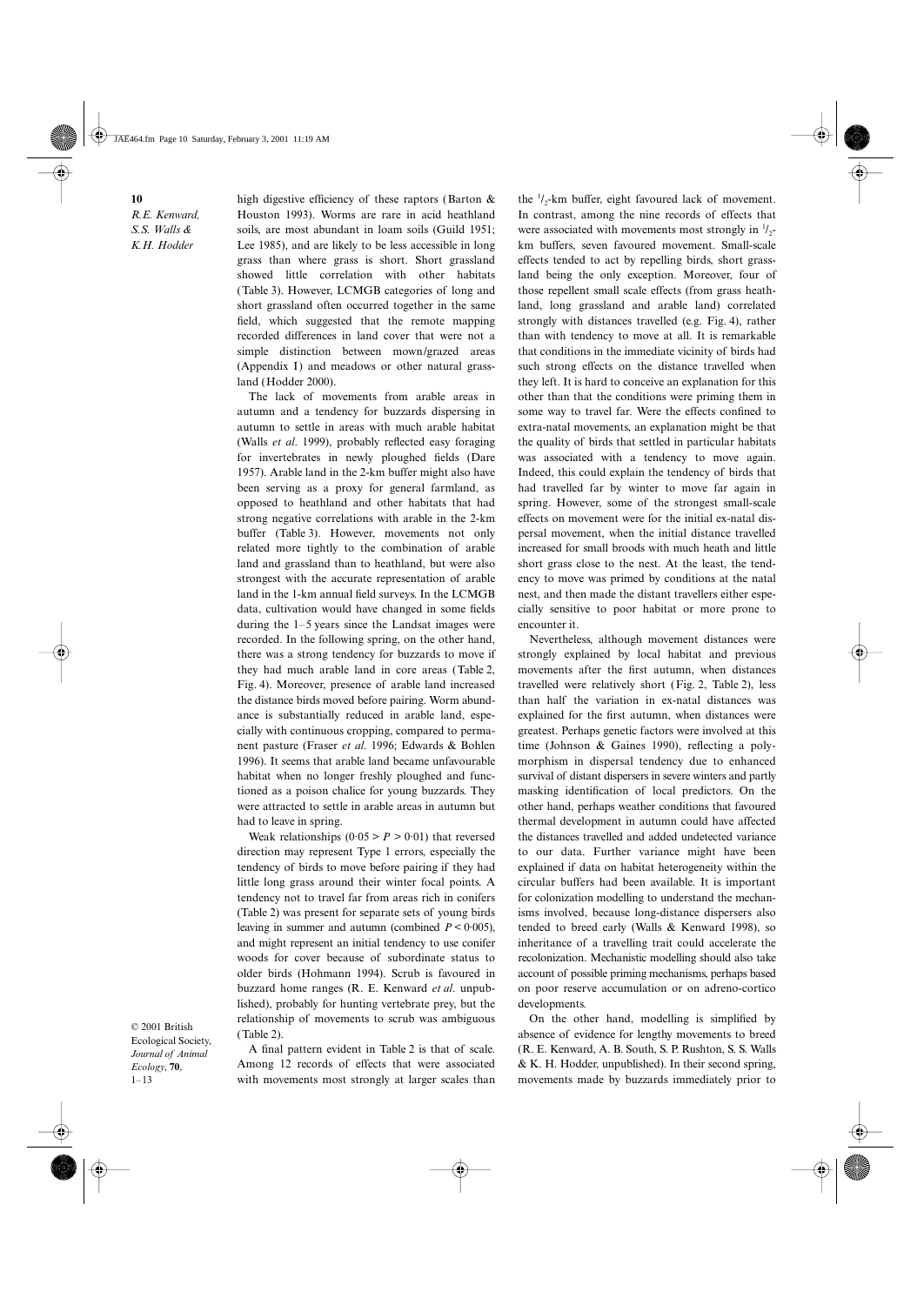**11** *Life path analysis* pairing did not differ in length or associated factors from those of buzzards that did not pair. Moreover, movements that resulted in pairing after the second spring were shorter than for unpaired birds (Fig. 6). Thus, we have no grounds other than potential sexual maturity for separating a category of prenuptial movements from other extra-natal transition movements. This suggests that buzzards changed home range for reasons other than mating, and then sometimes found a mate coincidentally. Alternatively, movements specifically to mate were too rare to be detectable, representing another problem of analysing movements, in the tail of a dispersal distribution, which may be rare, but nonetheless important for genetic or colonization processes (Turchin 1998).

We recorded only one post-nuptial movement and none more than 1 km after successful breeding. The sample size of 12 was small because few buzzards were paired for two seasons before their radios expired. However, post-nuptial movements were also rare in wing-tagged red kites (*Milvus milvus*) (Newton, Davis & Davis 1987), were not recorded among 547 buzzard ring recoveries and were very small in most other species examined by Paradis *et al*. (1998). Exceptions were migratory species (see also Wiklund 1996) or those whose crucial habitats were patchy and life-paths known to involve much travel, such as water birds and especially gulls that transferred between coastal colonies (Greenwood & Harvey 1982).

Relationships have been recognized for a number of bird species between distances travelled and widespread conditions, such as abundance of prey (Newton 1979). However, these general conditions could represent resource shortage in areas traversed when dispersing. Relationships between distances travelled and habitat conditions that were stronger in core areas than peripheral areas before departure, and therefore indicate priming, seem not to have been noted. This may reflect the fact that although individuals of a few species have been monitored in detail before and during dispersal (e.g. Macdonald 1983; Ferrer 1993; Larsen & Boutin 1994) large samples have not previously been examined in relation to scaled landscape data in their areas of origin.

#### **Acknowledgements**

This work was funded by the Natural Environment Research Council and Biotrack, with contributions from the Royal Society for the Protection of Birds and English Nature. We would like to thank Robin Fuller with Sue Wallis for providing the LCMGB, and all the landowners who kindly let us tag and track buzzards. We are grateful to Amber Budden, Phillip Harvell, Simon Holloway and Adam Kelly for help with fieldwork, to Patrick Leigh-Fermor for advice on terminology and to Alan Morriss for flying our missions to locate distant dispersers. The manuscript

was improved by James Bullock, Richard Caldow, David Macdonald, Nigel Webb and an anonymous referee.

## **References**

- Alonso, J.C., Gonzalez, L.M., Heredia, B. & Gonzalez, L. (1987) Parental care and the transition to independence of Spanish Imperial eagles *Aquila heliaca* in Donana National Park, south-west Spain. *Ibis*, **129**, 212–224.
- Arthur, S.M., Manly, B.F.J., McDonald, L.L. & Garner, G.W. (1996) Assessing habitat selection when availability changes. *Ecology*, **77**, 215–227.
- Baker, R.R. (1978) *The Evolutionary Ecology of Animal Migration*. Hodder & Stoughton, London.
- Barton, N.W.H. & Houston, D.C. (1993) A comparison of digestive efficiency in birds of prey. *Ibis*, **135**, 363–371.
- Burt, W.H. (1943) Territoriality and home range concepts as applied to mammals. *Journal of Mammalogy*, **24**, 346–352.
- Bustamente, J. & Hiraldo, F. (1990) Factors influencing family rupture and parent–offspring conflict in the black kite *Milvus migrans*. *Ibis*, **132**, 58–67.
- Cooper, W.E. (1978) Home range size and population dynamics. *Journal of Theoretical Biology*, **75**, 327–337.
- Dare, P.J. (1957) The post-myxomatosis diet of the buzzard. *Devon Birds*, **10**, 2–6.
- Davies, N.B. (1976) Parental care and the transition to independent feeding in the young spotted fly-catcher (*Muscicapa striata*). *Behaviour*, **59**, 280–295.
- Davies, N.B. (1978) Parental meaness and offspring independence: an experiment with hand reared great tits *Parus major*. *Ibis*, **120**, 509–514.
- Doncaster, C.P. & Macdonald, D.W. (1991) Drifting territoriality in the red fox *Vulpes vulpes*. *Journal of Animal Ecology*, **60**, 423–439.
- Dunstan, T.C. (1972) A harness for radio tagging raptorial birds. *Inland Bird-Banding News*, **44**, 4–8.
- Eden, S.F. (1987) Natal philopatry of the magpie *Pica pica*. *Ibis*, **129**, 477–490.
- Edwards, C.A. & Bohlen, P.J. (1996) *Biology and Ecology of Earthworms*. Chapman & Hall, New York.
- Ferrer, M. (1993) Ontogony of dispersal distances in young Spanish imperial eagles. *Behavioural Ecology and Sociobiology*, **32**, 259–263.
- Fraser, P.M., Williams, P.H. & Haynes, R.J. (1996) Earthworm species, population size and biomass under different cropping systems across the Canterbury Plains, New Zealand. *Applied Soil Ecology*, **3**, 49–57.
- Fuller, R.M., Groom, G.B. & Jones, A.R. (1994a) The Land Cover Map of Great Britain: an automated clasification of Landsat Thematic Mapper data. *Photogrammatic Engineering and Remote Sensing*, **60**, 553–562.
- Fuller, R.M., Groom, G.B. & Wallis, S.M. (1994b) The availability of Landsat TM images for Great Britain. *International Journal of Remote Sensing*, **15**, 1357–1362.
- Fuller, R.M., Wyatt, B.K. & Barr, C.J. (1998) Countryside survey from ground and space: different perspectives, complementary results. *Journal of Environmental Management*, **54**, 101–126.
- Gautestad, A.O. & Mysterud, I. (1995) The home range ghost. *Oikos*, **74**, 195–204.
- Gibbons, D., Reid, J. & Chapman, R. (1993) *The New Atlas of Breeding Birds in Britain and Ireland 1988–91*. T. & A.D. Poyser, Berkenhamstead.
- Glover, B. (1952) Movements of birds in South Australia. *South Australia Ornithology*, **20**, 82–91.
- Gonzalez, L.M., Heredia, B., Gonzalez, J.L. & Alonso, J.C. (1989) Juvenile dispersal of Spanish imperial eagles. *Journal of Field Ornithology*, **60**, 369–379.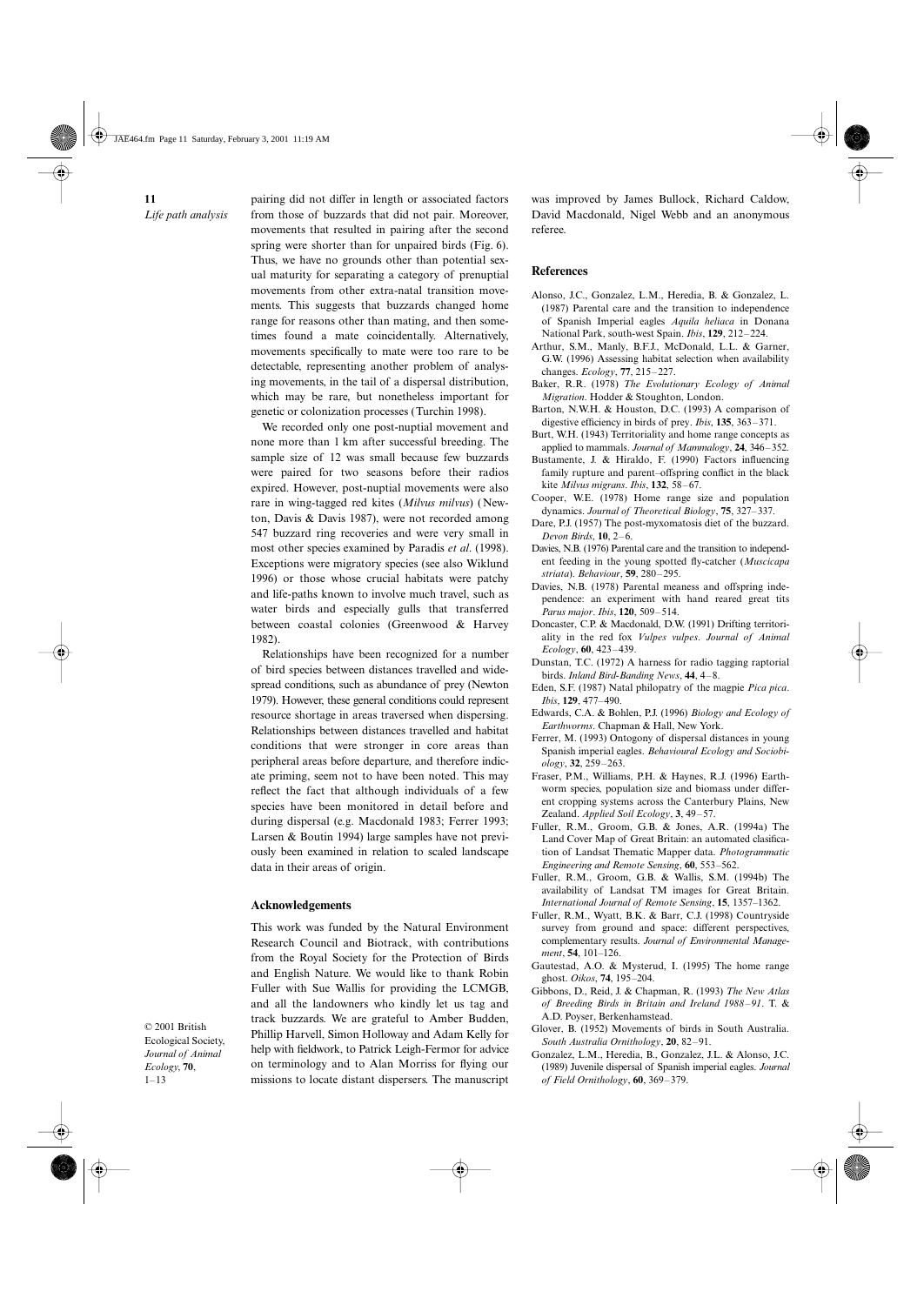JAE464.fm Page 12 Saturday, February 3, 2001 11:19 AM

**12** *R.E. Kenward,* 

*S.S. Walls & K.H. Hodder*

© 2001 British Ecological Society, *Journal of Animal Ecology*, **70**,  $1 - 13$ 

- Goss-Custard, J.D., Caldow, R.W.G., Clarke, R.T., Le, V., Dit Durrell, S.E.A. & Sutherland, W.J. (1995a) Deriving population parameters from individual variations in foraging behaviour. I. Empirical game theory distribution model of oystercatchers *Haematopus oestralegus* feeding on mussels *Mytilus edulis*. *Journal of Animal Ecology*, **64**, 265–276.
- Goss-Custard, J.D., Caldow, R.W.G., Clarke, R.T. & West, A.D. (1995b) Deriving population parameters from individual variations in foraging behaviour. II. Model tests and population parameters. *Journal of Animal Ecology*, **64**, 277–289.
- Greenwood, P.J. (1980) Mating systems, philopatry and dispersal in birds and mammals. *Animal Behaviour*, **28**, 1140–1162.
- Greenwood, P.J. & Harvey, P.H. (1982) The natal and breeding dispersal of birds. *Annual Review of Ecology and Systematics*, **13**, 1–21.
- Guild, W.J. McL. (1951) The distribution and population of earthworms (Lumbricideae) in Scottish pasture fields. *Journal of Animal Ecology*, **20**, 88–97.
- Haig, S.M. & Orring, L.W. (1988) Distribution and dispersal in the piping plover. *Auk*, **105**, 630–638.
- Hodder, K.H. (2000) *The common buzzard in lowland UK: relationships between food availability, habitat use and demography*. PhD thesis, Southampton University.
- Hohenstaufen, F. von (1248) *De arte venandi cum avibus*. Manuscript.
- Hohmann, U. (1994) Status specific habitat use in the common buzzard *Buteo buteo*. *Raptor Conservation Today* (eds B.-U. Meyburg & R.D. Chancellor), pp. 359–366. World Working Group on Birds of Prey and Owls, Berlin.
- Holleback, M. (1974) Behavioural interactions and the dispersal of the family in black-capped chikadees. *Wilson Bulletin*, **86**, 466–468.
- Howard, W.E. (1960) Innate and environmental dispersal of individual vertebrates. *American Midland Naturalist*, **63**, 152–161.
- James, F.C. & McCulloch, C.E. (1990) Multivariate analysis in ecology and systematics: panacea or Pandora's Box? *Annual Review of Ecology and Systematics*, **21**, 129–166.
- Jennrich, R.J. & Turner, F.B. (1969) Measurement of noncircular home range. *Journal of Theoretical Biology*, **22**, 227–237.
- Johnson, M.L. & Gaines, M.S. (1990) Evolution of dispersal: theoretical models and empirical tests using birds and mammals. *Annual Review of Ecology and Systematics*, **21**, 449–480.
- Kenward, R.E. (1978) Radio-transmitters tail-mounted on hawks. *Ornis Scandinavica*, **9**, 220–223.
- Kenward, R.E. (2001) *A Manual for Wildlife Radio Tagging*. Academic Press, London.
- Kenward, R.E., Clarke, R.T., Hodder, K.H. & Walls, S.S. (in press) Distance and density estimators of home range: defining multi-nuclear cores by nearest-neighbor clustering. *Ecology*, in press.
- Kenward, R.E. & Hodder, K.H. (1996) *Ranges V. An Analysis System for Biological Location Data*. Institute of Terrestrial Ecology, Wareham.
- Kenward, R.E., Marcström, V. & Karlbom, M. (1993) Post-nestling behaviour in goshawks, *Accipiter gentilis*. I. The causes of dispersal. *Animal Behaviour*, **46**, 365–370.
- Larsen, K.W. & Boutin, S. (1994) Movements, survival and settlement of red squirrels (*Tamiasciurus hudsonicus*) offspring. *Ecology*, **75**, 214–223.
- Lee, K.E. (1985) *Earthworms: Their Ecology and Relationships with Soils and Land Use*. Academic Press, Sydney.
- Lidicker, W.Z. & Stenseth, N.C. (1992) To disperse or not to disperse: who does it and why? *Animal Dispersal: Small Mammals as a Model* (eds N.C. Stenseth & W.Z. Lidicker), pp. 21–35. Chapman & Hall, London.
- Macdonald, D.W. (1983) The ecology of carnivore social behaviour. *Nature*, **301**, 379–384.
- Maxwell, A.E. (1961) *Analysing Qualitative Data*. Methuen, London.
- Newton, I. (1979) *Population Ecology of Raptors*. Poyser, Berkhamsted.
- Newton, I., Davis, P.E. & Davis, J.E. (1989) Age of first breeding, dispersal and survival of red kites *Milvus milvus* in Wales. *Ibis*, **131**, 16–21.
- Nilsson, J.Å. (1989) Causes and consequences of natal dispersal in the marsh tit, *Parus palustris*. *Journal of Animal Ecology*, **58**, 619–636.
- Nilsson, J.Å. (1990) Family flock break-up: spontaneous dispersal or parental aggression. *Animal Behaviour*, **40**, 1001–1003.
- Paradis, E., Baillie, S.R., Sutherland, W.J. & Gregory, R.D. (1998) Patterns of natal and breeding dispersal in birds. *Journal of Animal Ecology*, **67**, 518–536.
- Picozzi, N. & Weir, D.N. (1976) Breeding biology of the buzzards in Speyside. *British Birds*, **67**, 199–210.
- Rushton, S.P., Lurz, P.W.W., Fuller, R. & Garson, P.J. (1997) Modelling the distribution of the red and grey squirrel at the landscape scale: a combined GIS and population dynamics approach. *Journal of Applied Ecology*, **34**, 1137–1154.
- Schooley, R.L. (1994) Annual variation in habitat selection: patterns concealed by pooled data. *Journal of Wildlife Management*, **58**, 367–374.
- Spencer, W.D. & Barrett, R.H. (1984) An evaluation of the harmonic mean method for evaluating carnivore activity areas. *Acta Zoologica Fennica*, **171**, 255–259.
- Sutherland, W.J. (1996) *From Individual Behaviour to Population Ecology*. Oxford University Press, Oxford.
- Sutherland, W.J. & Allport, G.A. (1994) A spatial model of the interaction between bean geese and wigeon with the consequences for habitat management. *Journal of Animal Ecology*, **63**, 51–59.
- Tubbs, C.R. (1974) *The Buzzard*. David and Charles, London.
- Turchin, P. (1998) *Quantitative Analysis of Movement*. Sinauer Associates, Sunderland.
- Tyack, A.J., Walls, S.S. & Kenward, R.E. (1998) Behaviour in the post-nestling dependence period of radio tagged common buzzards *Buteo buteo*. *Ibis*, **140**, 58–63.
- Walls, S.S. & Kenward, R.E. (1995) Movements of radio tagged buzzards *Buteo buteo* in their first year. *Ibis*, **137**, 177–182.
- Walls, S.S. & Kenward, R.E. (1998) Movements of radio tagged buzzards *Buteo buteo* in early life. *Ibis*, **140**, 561–568.
- Walls, S.S., Mañosa, S., Fuller, R.M., Hodder, K.H. & Kenward, R.E. (1999) Is early dispersal enterprise or exile? Evidence from radio tagged buzzards. *Journal of Avian Biology*, **30**, 407–415.
- Warkentin, I.G. & James, P.C. (1990) Dispersal terminology: changing definitions in midflight? *Condor*, **92**, 802–803. Weir, D.N. & Picozzi, N. (1975) Aspects of social behaviour
- in the buzzard. *British Birds*, **68**, 125–141. White, G.C. & Garrott, R.A. (1990) *Analysis of Wildlife*
- *Radio-Tracking Data*. Academic Press, New York. Wiklund, C.G. (1996) Determinants of dispersal in breeding merlins (*Falco columbarius*). *Ecology*, **77**, 1620–1927.

*Received 29 September 1999; revision received 25 February 2000*